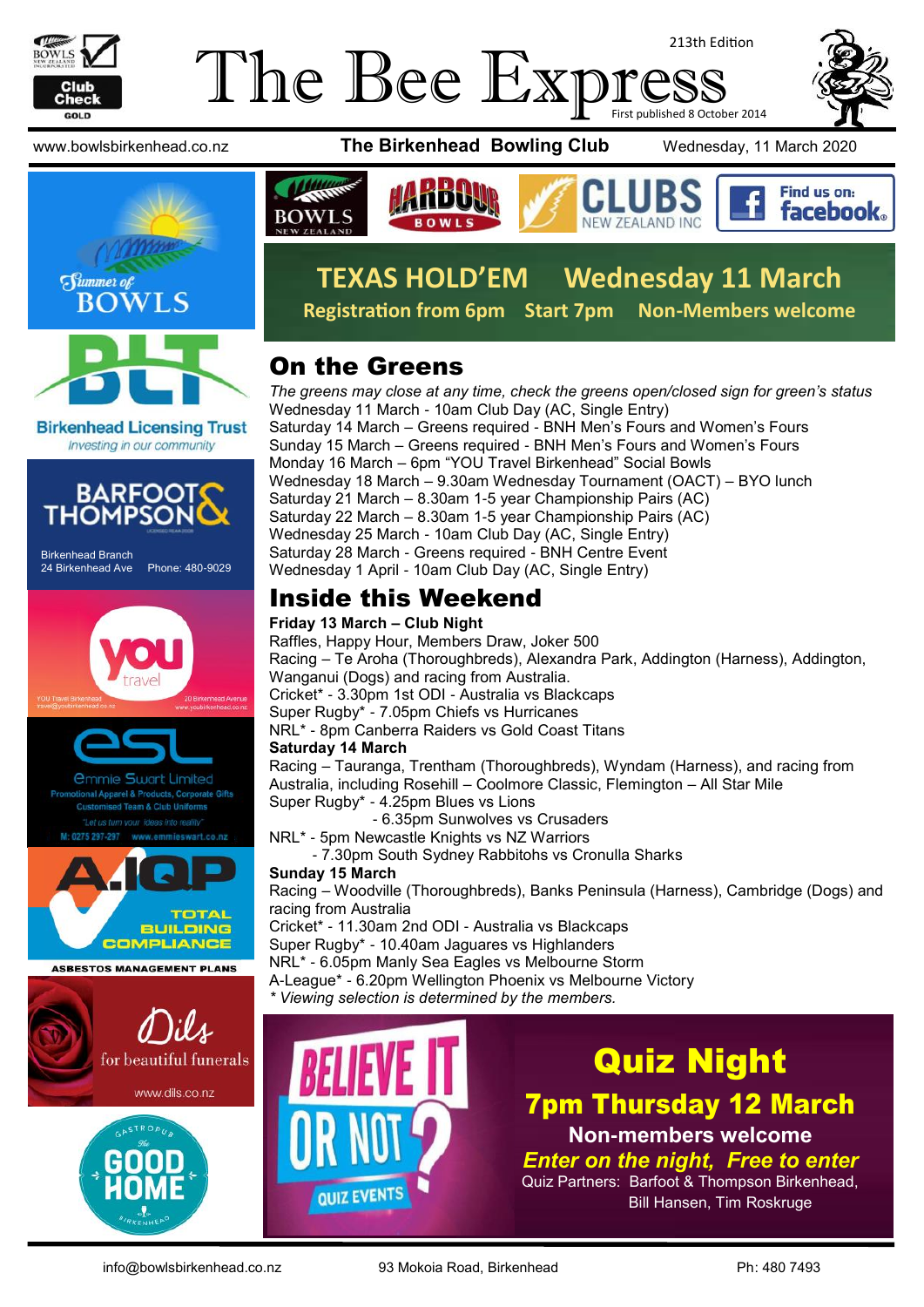



**HEELS ON** *WAIRAU* 155 Wairau Road ph: 444 5756

www.wheelsonwairau.co.nz







180 Mokoia Road, Birkenhead Open: Mon - Sun 7.00am - 10.00pm



Barfoot&Thompson



Starship



Birkenhaad 09,480,9029 P 09 418 3846 E: troskruge@barfoot.co.nz Birkenhead 24 Birkenh ead Avenue<br>ead Fax. 09 480 9018 www.barfoot.co.nz









# **Two Members Draws today - \$45 & \$500 cash Drawn between 5pm - 6pm**

### The Matthews Secret

The Matthews Memorial Pairs for the over 60s took place last Wednesday with a field of around twenty. The MetService forecast featured some showery weather during the day but that didn't stop the four games, one day, drawn pairs tournament from completion. The results are a closely guarded secret, but we have been able to find out that Lionel Drew and ????? won the day, not sure of the results, while John Croy and Geoff Darby came runners-up.

### Big Saturday Ahead

Saturday sees two greens of men's fours in action at Birkenhead for the first day of BNH Men's Fours, Sunday is knock out for both men's and women's at Birkenhead. Saturday also sees the Warriors first game of the regular season, watch it live on the big screen in full HD at Birkenhead Bowling Club

Stuie's hot tip for the week, Knights 13+

### Weather Watch

Monday morning started patchy overhead and the forecast wasn't that flash with rain from about midday, easing to a shower or two at night. But this is Auckland and more particular Birkenhead where rain is often observed from the Club but not actually receiving any of it. But that wasn't the case and unfortunately the drizzle rolled in around 4pm and just hung there. All was not lost as cards where cut with wrong biases contributing to hospice, prizes given out and a meal put on at the end of the shortened evening.

Next Monday 16 March is the last evening of the summer YOU Travel Birkenhead Social Bowls season and as is done at Birkenhead there will be more prizes than usual on offer and a meal with a little difference to finish the social bowls season off with.

YOU Travel Birkenhead Social Bowls results at a glance (09/03/20):

- 1<sup>st</sup> Tuis Mike, Brian, Stewart (2 wins, 1 draw, 16 ends, 13 shots for)
- 2<sup>nd</sup> Bowling Stones Ian, John, Robyn (2 wins, 1 draw, 16 ends, 12 shots for)

3<sup>rd</sup> – RAM – Alex, Ryan, Mia (2 wins, 1 draw, 5 ends)

Consolation: - Drop Kicks – Peter, Jim, Dennis (Last game, win, 6 ends)

# **BIRKENHEAD POWER PLAY PAIRS** \$5,000 Prize pool \$2,400 First prize 23 & 24 May 2020 Entry forms available from the Club or www.bowlsbirkenhead.co.nz Platinum partner:

North Shore

Giltrap

info@bowlsbirkenhead.co.nz 93 Mokoia Road, Birkenhead Ph: 480 7493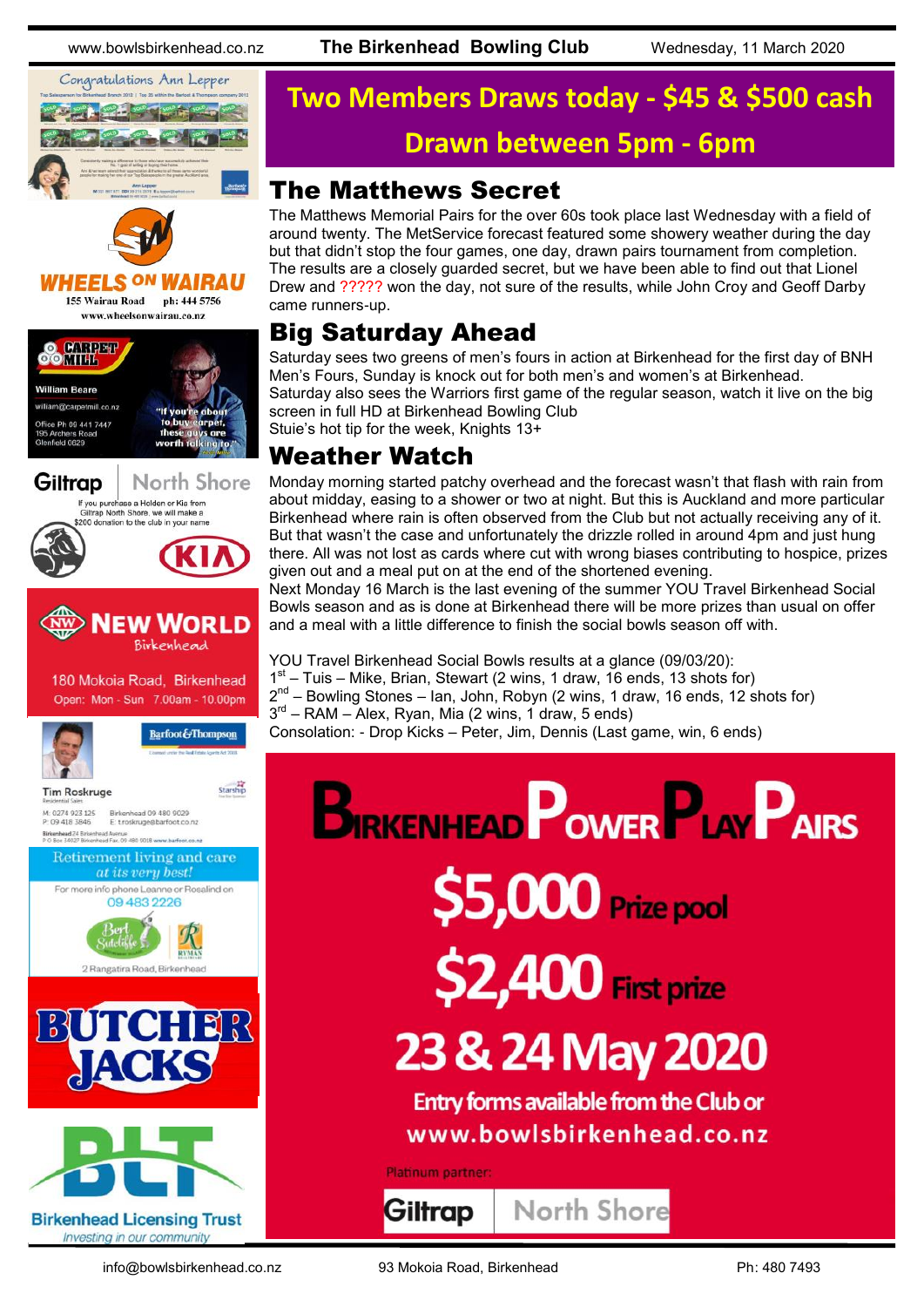www.bowlsbirkenhead.co.nz **The Birkenhead Bowling Club** Wednesday, 11 March 2020





### Not Long Now

Easter is fast approaching and so is the Giltrap North Shore \$2,500 Easter Triples. Fancy a couple of days out on the green with a sausage sizzle Friday, morning tea and lunch both days thrown in and \$2,500 prize pool including a top prize of \$1,000 for the winning triple. If you do there are only two spots left to fill, so act quickly. Birkenhead's Easter Triples is for the astute bowler out there, one searching to a completive yet social tournament, small field limited to only 16 teams means this boutique tournament is something special.

## St Paddy's Day

Tuesday 17 March come celebrate your Irish heritage or just come celebrate Saint Patrick's Day at the Club. Club open from 3.30pm.

Imported Guinness on special and Baileys Irish Cream available.

And an Irish Raffle of Irish delights, with all proceeds going back in prizes, will be on sale at the bar from Monday 16 March and drawn 5.51pm Tuesday 17 March.

### Sandy's Reminder

The "Full House" sign has gone up on the "Wheels on Wairau" Seafood Tournament, with teams and players in reserve. Payment of \$200 per team is now due. Entry is not confirmed until entry is paid in full. Teams not paid up in full run the risk of being balloted out to let teams in reserve in. You don't want to be balloted out of this tournament.

### Bowls Winter Series

Social bowls is well over by May and the summer season is all but wound up. This winter catering for everyone the Club has a Monday evening indoor bowls series. Each series runs for four Mondays and starts 6pm the first Monday in the month and runs for four weeks. The first three Mondays of each series are \$5 per player per week, while the fourth Monday is \$10 per player and includes a meal, this will also be the prize giving for the series.

Teams of three or single entry, everyone is welcome including non-members. It all kicks off 6pm Monday 2 May. Due to the available floor space in the Club the number of teams is limited. Enter now to avoid disappointment.

To enter contact Louise 0212357121 or Emmie 0275297297.

| <b>Birkenhead Easter Triples (OACT)</b>  |                    |
|------------------------------------------|--------------------|
| <b>Friday 10 &amp; Saturday 11 April</b> |                    |
| $$1,000*$ first prize                    |                    |
| $$2,500*$ prize pool                     |                    |
| Easter Triples Partner:                  |                    |
| Giltrap                                  | <b>North Shore</b> |

info@bowlsbirkenhead.co.nz 93 Mokoia Road, Birkenhead Ph: 480 7493